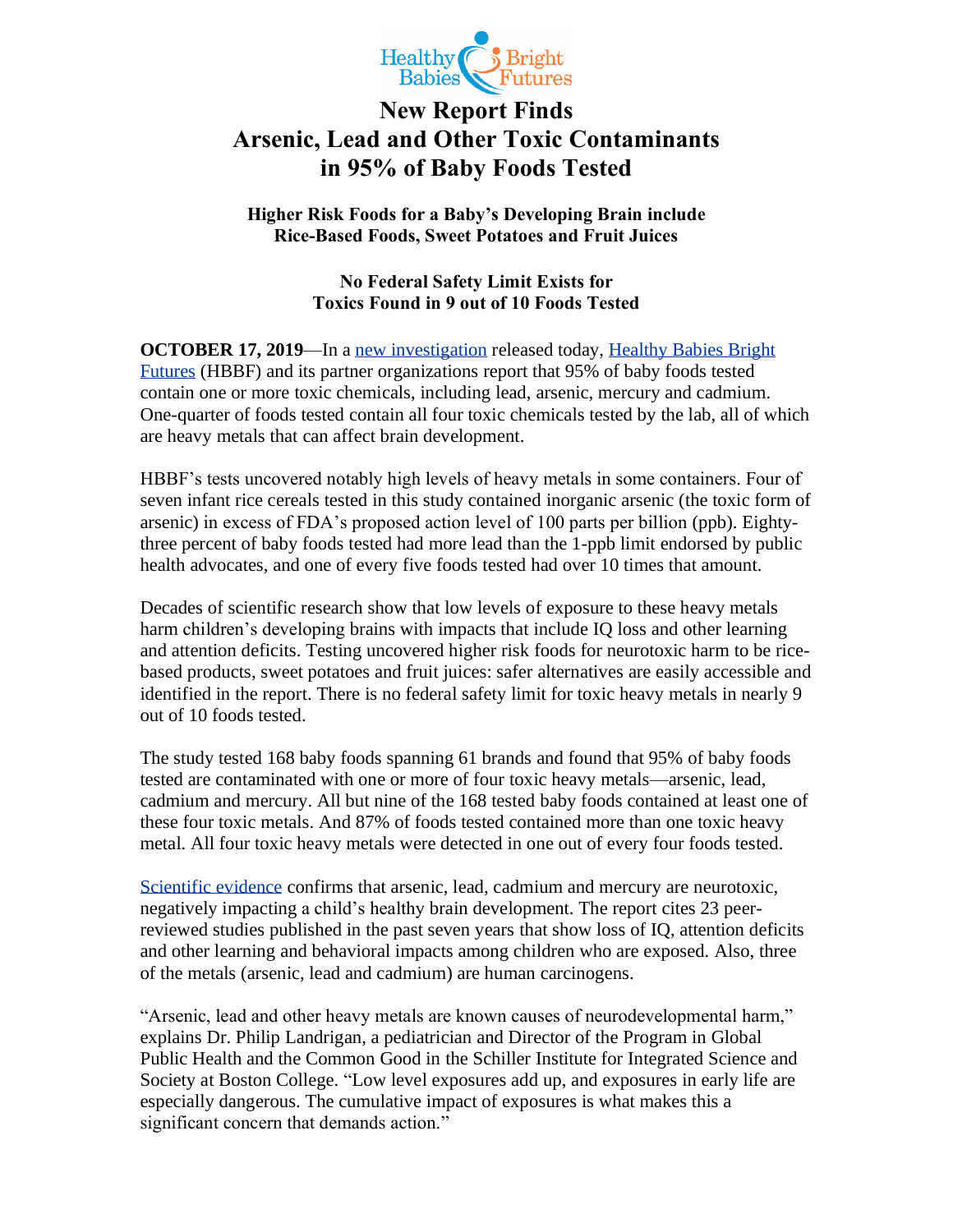According to a new analysis by Abt Associates commissioned by HBBF using federal data of national surveys of food contamination and consumption, American children age 0 to 24 months collectively lose more than 11 million IQ points from exposure to arsenic and lead in food, with rice-based foods accounting for one-fifth of this loss. Fifteen foods account for over half of the total estimated IQ loss.

HBBF used the Abt analysis, baby food test results, and FDA market basket studies to identify which baby foods pose the highest risk to brain development while also offering easily accessible safer alternatives. These safer alternatives have 80% lower levels of toxic heavy metals, on average, than the riskier foods. The results point to five baby foods with higher risk, which include rice-based snacks/meals (puffs snacks, teething biscuits, rice rusks, and infant rice cereal), carrots, sweet potatoes and fruit juices.

Safer alternatives to higher risk foods include rice-free snacks, non-rice cereal (such as multi-grain and oatmeal cereals), other soothing foods for teething (like a frozen banana or chilled cucumber) and serving a variety of vegetables. Organic standards do not address these contaminants, and foods beyond the baby food aisle are equally affected. Parents can find more details about safer alternatives in HBBF's [safer baby foods fact](http://www.healthybabyfood.org/)  [sheet.](http://www.healthybabyfood.org/)

Data from the study shows that when FDA has issued a draft guidance or standard, levels have noticeably decreased over time. Despite the evidence that FDA actions can inspire market-wide change, for nearly 9 out of 10 baby foods tested there is no federal safety limit for arsenic, lead and other heavy metals.

"Current arsenic contamination levels in rice cereal and juice are 36% and 75% less, respectively, than the amounts measured a decade ago," explains HBBF research director and study author Jane Houlihan. "When FDA acts, companies respond. We need the FDA to use their authority more effectively, and much more quickly, to reduce toxic heavy metals in baby foods." HBBF and its partners have created a [petition to the FDA](http://go.hbbf.org/FDA-petition) urging them to take action by setting health-based limits that include the protection of babies' brain development.

Without prompt FDA regulation to limit contamination levels, accelerated action from baby food companies is necessary to reduce toxic heavy metals to safer levels in foods. The newly announced [Baby Food Council](http://www.babyfoodcouncil.org/) comprised of leading baby food companies and supported by non-profit organizations including the Environmental Defense Fund (EDF) and HBBF seeks to "reduce heavy metals in the companies' products to as low as reasonably achievable using best-in-class management practices."

"Parents can protect their babies today by choosing nutritious and affordable alternatives to the most contaminated foods," says Dr. Landrigan. "And, to protect the babies of tomorrow the food companies and the FDA need to step up and do more."

HBBF's partners for this project include [Alaska Community Action on Toxics,](https://www.akaction.org/) [Campaign](ttps://ej4all.org/campaigns-and-activities/campaign-for-healthier-solutions/)  [for Healthier Solutions,](ttps://ej4all.org/campaigns-and-activities/campaign-for-healthier-solutions/) [Coming Clean,](https://comingcleaninc.org/) [Ecology Center,](https://www.ecocenter.org/) [Environmental Justice Health](https://ej4all.org/)  [Alliance,](https://ej4all.org/) [Learning Disabilities Association of America,](https://ldaamerica.org/) [Organizacion en California de](http://www.liderescampesinas.org/)  [Lideres Campesinas, Inc.,](http://www.liderescampesinas.org/) [Texas Environmental Justice Advocacy Services.](http://tejasbarrios.org/)

To learn more, visit<http://www.healthybabyfood.org/>